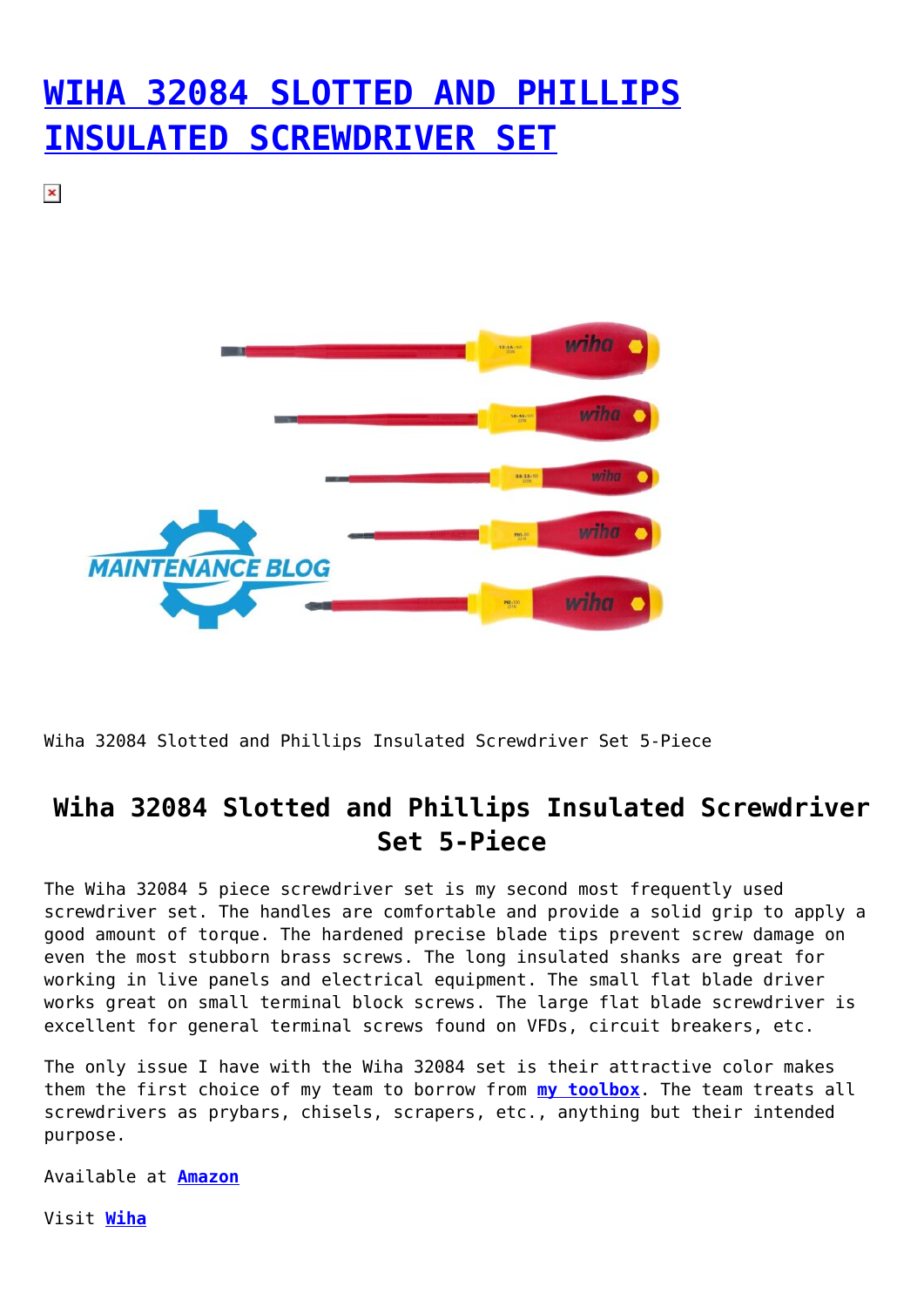## **Components Included:**

- Insulated SoftFinish Slotted Screwdriver (3.5, 4.5, 6.5mm)
- Insulated SoftFinish Phillips Screwdriver (#1, #2)

Wiha 32084 Insulated SoftFinish® Cushion Grip Drivers are the standard for premium quality featuring ergonomic cushion grip handles for comfort and control, dual durometer construction for long-lasting durability, and handles directly molded to the blade for a permanent bond. The handles are sized proportionately to the blade for consistent mechanical advantage, include parallel flats to prevent table-top roll-off, and have driver tip profiles labeled on the cap for easy identification. Wiha Insulated SoftFinish® Cushion Grip Drivers consist of

Wiha engineered premium quality tool steel for strength and durability, has a black oxide finish for corrosion protection and features exact fit precision machined tips for reduced cam-out. Every single Wiha insulated tool is individually tested to 10,000 volts AC and rated to 1,000 volts AC (1,500 volts DC) for safety and peace of mind in energized applications.

## **All Wiha Insulated tools are:**

- VDE certified and met EN/IEC 60900 testing standards for protection against arc flash explosion.
- ASTM F1505 standard specifications for insulated and insulating hand tools.
- NFPA-70E standards for electrical safety on the Jobsite, and CSA testing benchmarks for safety and performance.

Wiha premium quality Insulated SoftFinish® Cushion Grip Drivers are designed and engineered by Wiha Germany and Manufactured in Germany. You can buy with confidence knowing that the Wiha No Hassle Guarantee backs this product.

- Ergonomic cushion grip handle for comfort and control
- Dual durometer construction for long-lasting durability
- Handle directly molded to the blade for a permanent bond
- Handle size proportionate to blade for consistent mechanical advantage
- Parallel flats for roll-off prevention
- Tip profile labeled on cap for easy identification
- Wiha premium quality tool steel for strength and durability
- Black oxide finish for corrosion protection
- Exact fit precision machined tip for reduced cam-out
- Individually tested to 10,000 volts AC and rated to 1,000 volts AC for safety and peace of mind
- Meets VDE testing standards for protection against arc flash explosion
- Meets ASTM F1505 standard specifications for insulated and insulating hand tools
- Meets EN/IEC 60900 testing standards for protection against arc flash explosion
- Meets NFPA-70E standard for electrical safety on the job-site
- Meets CSA testing benchmarks for safety and performance
- Designed and engineered by Wiha Germany
- Manufactured in Germany